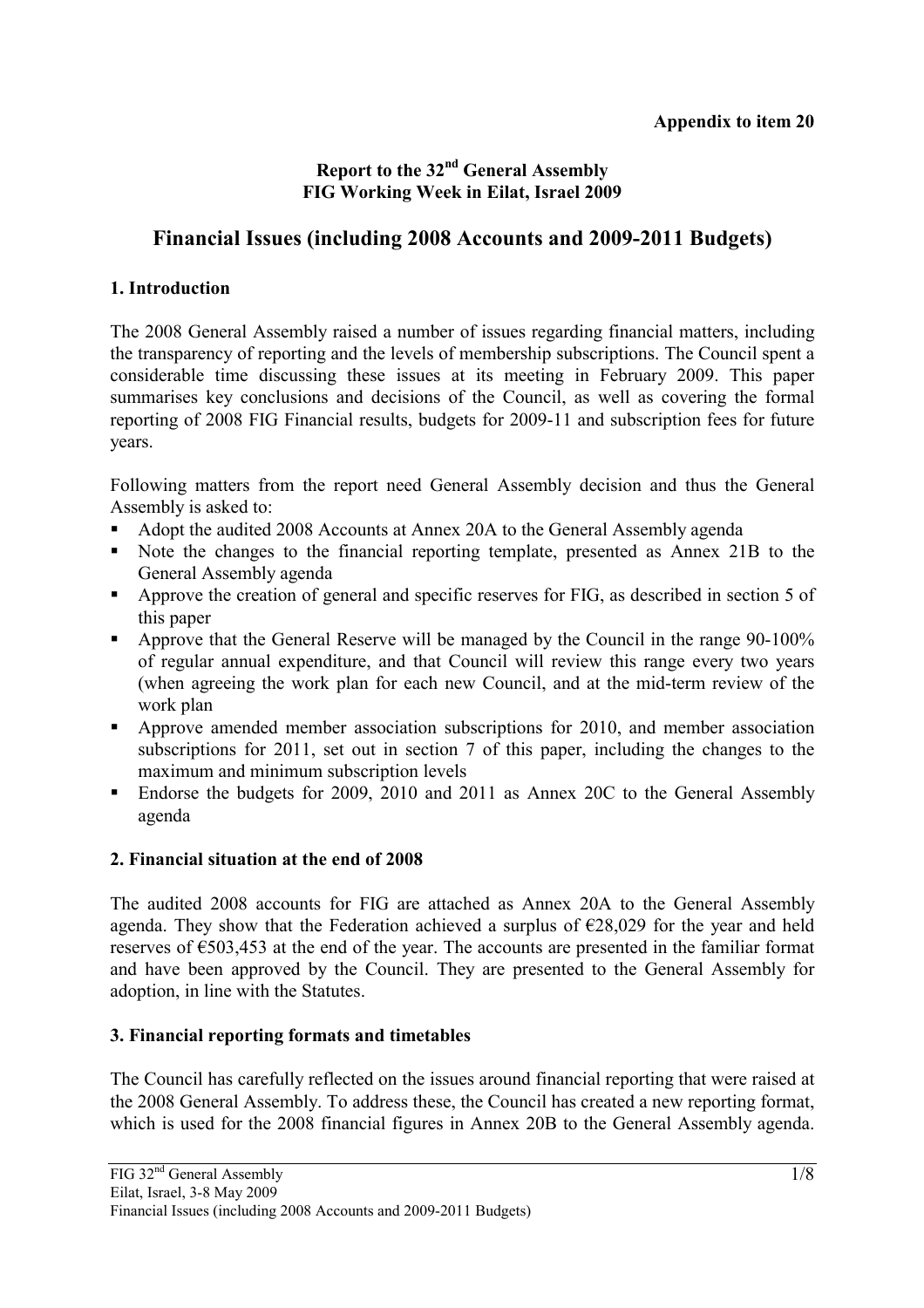This uses types of direct expenditure as the reporting categories, rather than costs being allocated to different activities. This reporting format will be used from 2009 onwards.

In the proposed format:

- Subscriptions invoiced are clearly shown as a category bad debts are set against them, rather than being recorded in another category
- Bank interest continues to be shown separately
- The areas of 'Office and Council' expenditure is divided into three categories administration, marketing and publications, and council and executive management
- Administration is categorised into material headings:
	- Office costs (including office staff salaries, office rent and material costs)
	- Outsourced office costs (IT, book keeping, auditing)
- Marketing and publications brought together (previously under a number of different items in the financial report)
- Council and executive management includes costs of the Council and the Director, all official travel funded by FIG (for President, Council members, other officers, Office staff) and all FIG meeting costs
- Commission support both regular and intermittent
- A surplus of regular income over regular expenditure  $-$  a crucial indicator of whether the Federation is financially sustainable
- Events brought together above a sub-total to bring greater clarity and transparency to the net result received from them
- Other projects again, brought together

The Council has also considered the reporting cycle, and taken the view that FIG should use a 4-year budgeting cycle from 2011. This will allow the financial consequences of implementing the Council's work plan to be reported, including the varying income to FIG from smaller and larger Working Weeks and Congresses. As a first stage in this process, a budget for 2009, 2010 and 2011 is being presented to this General Assembly. The Council is mindful that a new Council will be in place from 1 January 2011, but also that the Federation needs to plan ahead with regard to its finances.

#### **4. A commentary on FIG income and costs 2008**

The regular income of the Federation comes very largely from member subscriptions, particularly from member associations and corporate members. The inclusion of the corporate member category, and the current work to grow affiliate members (particularly amongst national survey and mapping organisations), has allowed the membership base to be broadened. This has the dual advantages of spreading the costs of running FIG more widely (and therefore has enabled membership subscriptions generally to rise in level with inflation, whilst at the same time developing the work of the Federation, and building reserves to buffer the Federation against unforeseen events), and of increasing the strength of the voice with which FIG, already the premier organisation representing surveyors globally, can speak to such organisations as the UN, the World Bank and national governments.

Subscription arrears at the end of 2008 were  $E$ 85,000. The arrears were subdivided as follows: Member associations -  $\epsilon$ 43,000.  $\epsilon$ 32,000 of these arrears relate to 2008.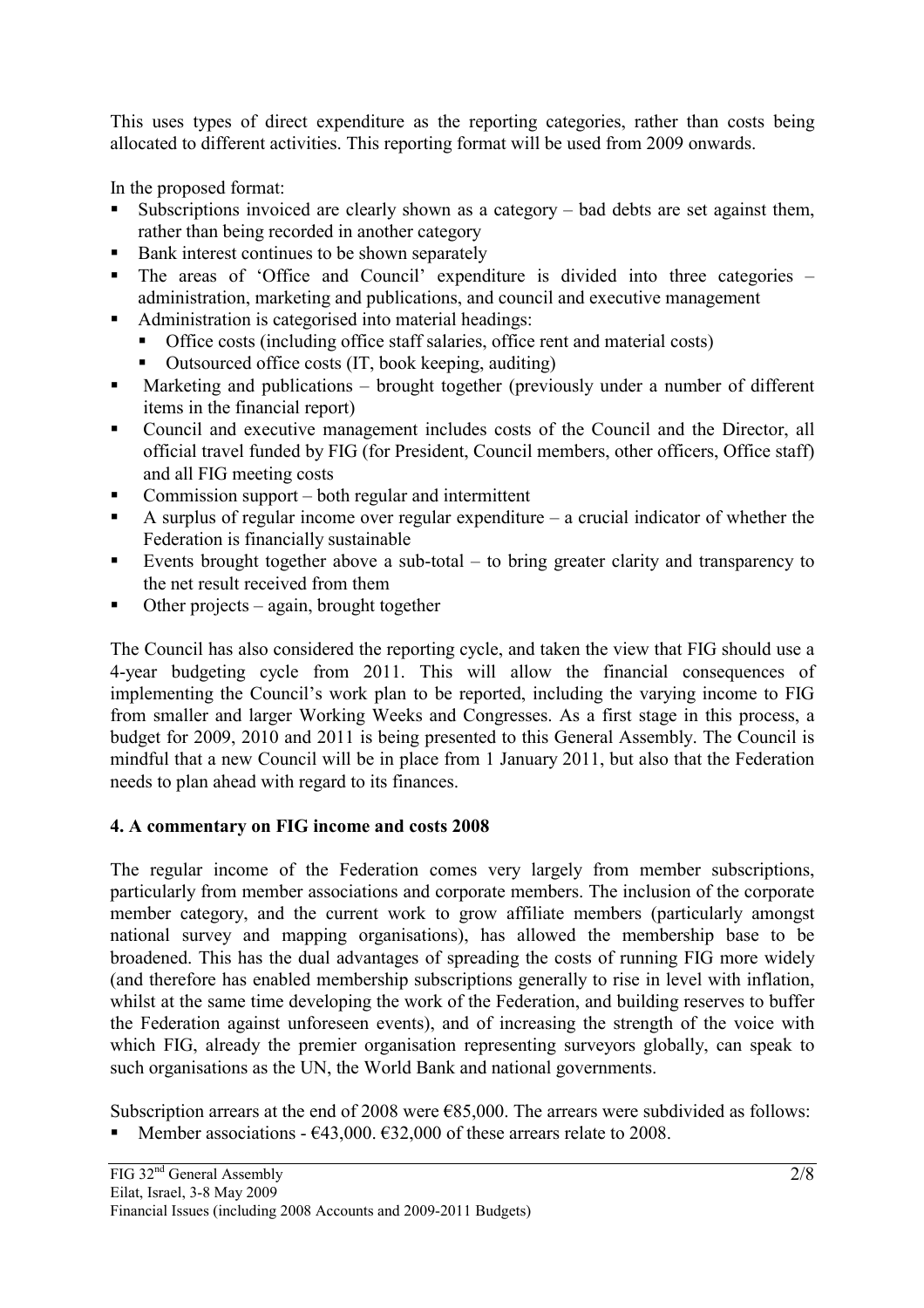- Corporate members  $-627,000$ .
- Academic members owe a total of  $E10,000$ . There are small amounts owed by a large number of institutions.
- Affiliate members owe a total of  $\epsilon$ 5,000. This also consists of generally small amounts owed by a range of institutions.

The audited costs of running FIG in 2008, as can be seen from Annex 20A, were €474,745. The bulk of these costs, as can be seen more clearly in Annex 20B, were associated with the Office and the Council.

The largest single cash cost category is the FIG Office. This is to be expected, given the staff employed there and the significant work that they undertake. The Office has become central in the work of FIG, and the activity undertaken by its staff enables the Federation's Council members, Commission Officers, Task Force chairs and others to work more effectively, knowing that the staff are on hand to complete key work. Key work in the office can be categorised as member services, commission services, communications, and event development and management. Each of these is crucial to the effective and efficient running and development of FIG. No formal evaluation of the value of the effort undertaken by FIG 'volunteers' has been completed, but a conservative estimate is that the efforts are in excess of  $€1$  million per year. The activity in the Office allows this effort to be applied considerably more effectively. The Office therefore has a key role in supporting the President, Council members and Commission Officers in executing their duties, and also in assisting the Council in providing FIG with a profile that befits its global standing as the leading international surveying organisation.

Marketing and publications is an important category of expenditure, which is supplemented considerably by the representational and ambassadorial work undertaken by the President, Council members and many others during each year. The relatively small level of direct cash expenditure is therefore not the full cost of this important work.

The Council of FIG also fulfils a range of responsibilities. These can be categorised as promoting the profession, executive management of the Federation, member support and event development. Further details of the range of representational and ambassadorial work undertaken by the President and Council members can be found in the President's report to the General Assembly, the biannual President's letter and, more generally, on the FIG website month by month.

Income from events is a crucial revenue stream to FIG, as can be seen by the deficit of regular income against regular expenditure in Annex 20B ( $\epsilon$ 30,721 for 2008). The Office is very heavily involved, along with the host association, in ensuring the success of each event (measuring 'success' by the amount of learning for individual attendees, and promotion of the profession, rather than primarily the financial results).

Project work in 2008 in FIG was limited, although some work was done on improving management systems in the FIG Office.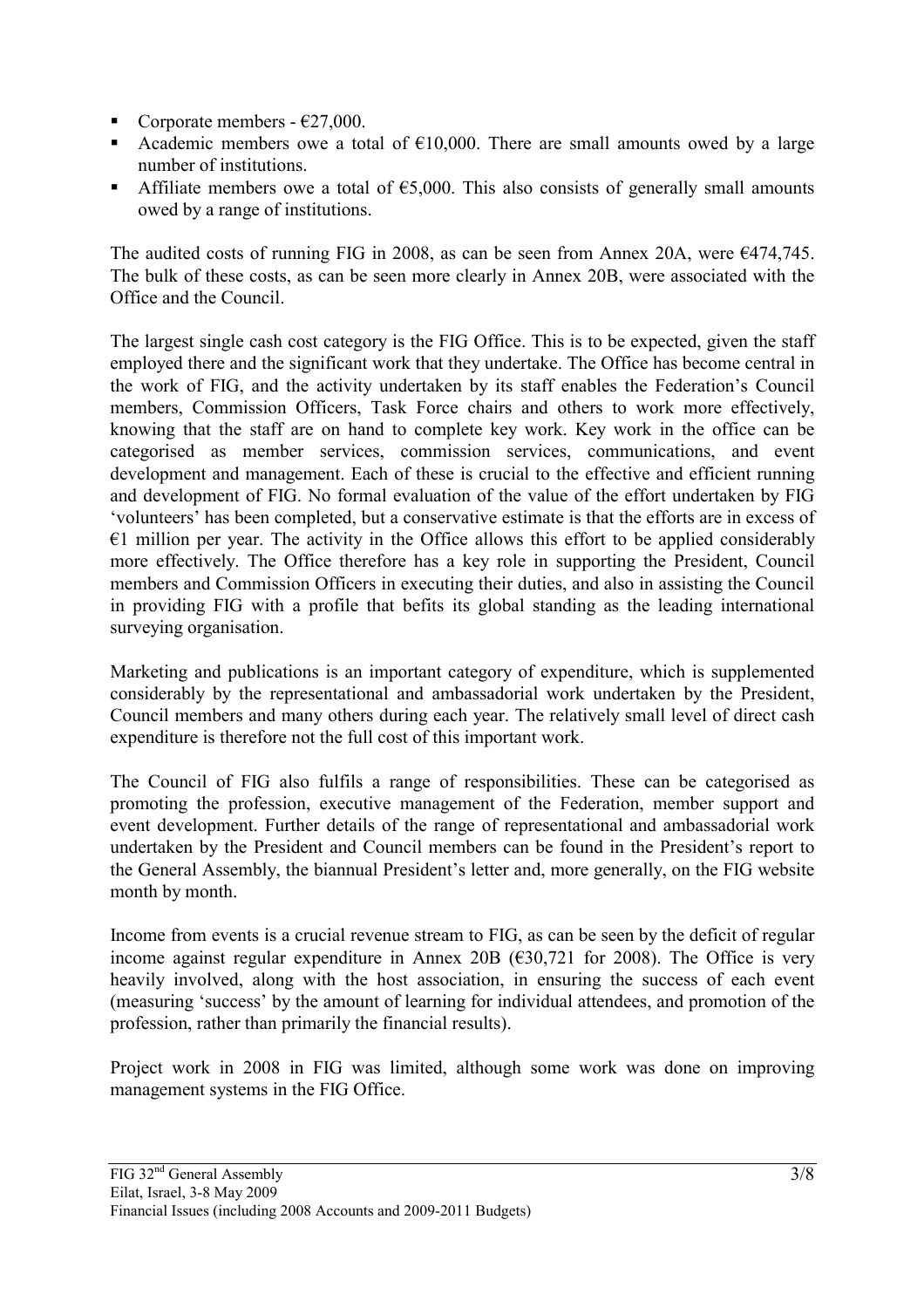## **5. FIG Reserves**

The Federation began 2000 with no reserves. The American and German Bureaux, and the current Council, have made tremendous strides to build a reserve, with an initial target of that reserve being one times turnover, subsequently increased to 1.5 times turnover. Their success is reflected in the fact that the reserve at the end of 2008 is in excess of  $\epsilon$ 500,000 (112% of 2008's regular annual expenditure). It is therefore appropriate at this stage to reflect on what the necessary size of reserve is.

It is perhaps first necessary to distinguish between

- A general reserve to ensure that FIG can cope with adverse financial situations; and
- Specific reserves to use for specific developmental purposes.

The two types of reserves together are the total reserves of the Federation and the total of the two types of reserves is what has been targeted to reach first one times turnover, and more recently 1.5 times turnover.

#### 5.1 General reserve

This should protect the Federation against adverse financial situations, and therefore needs to be large enough to cater for a series of poor financial situations, but not excessive – the Federation is not a bank; its funds belong ultimately to its Members. The reserve should therefore, the Council believes, be:

- Sufficient to cope with three bad years in a row; and
- Sufficient to cope with a crisis

A bad year is perhaps one in which subscriptions are 10% below the norm, projects/ events make no surplus and all other expenditure is maintained. Using the 2008 outturn projections as a base, this suggests a loss of about  $\epsilon$ 60,000 in a bad year.

A crisis is perhaps where the Federation has no income, takes a loss of  $\epsilon$ 50,000 on projects/ events (because of forward bookings etc), cancels all discretionary expenditure but has 6 months salary and related costs to bear. Again taking the 2008 outturns as a base, this suggests a crisis loss of €190,000.

Taking three bad years and a crisis therefore suggests a general reserve of about  $\epsilon$ 325,000 - $€375,000$  is required.

One other key issue needs to be considered at this stage, and that is unpaid member subscriptions.  $685,000$  of subscription arrears existed at 31 December 2008 – and this figure is not significantly out of line with previous years. These arrears are shown as income in the accounts when the amounts are invoiced, and then written off if it becomes clear that the money will not be received (usually when a member is expelled). The cash reserve is therefore lower by this amount than the 'published' reserve. And, in a crisis, it is cash that FIG will require. Council therefore proposes that  $\epsilon$ 75,000 is added to the figures above, to reach a general reserve figure of  $\epsilon$ 400,000-450,000. This figure is sensibly translated into a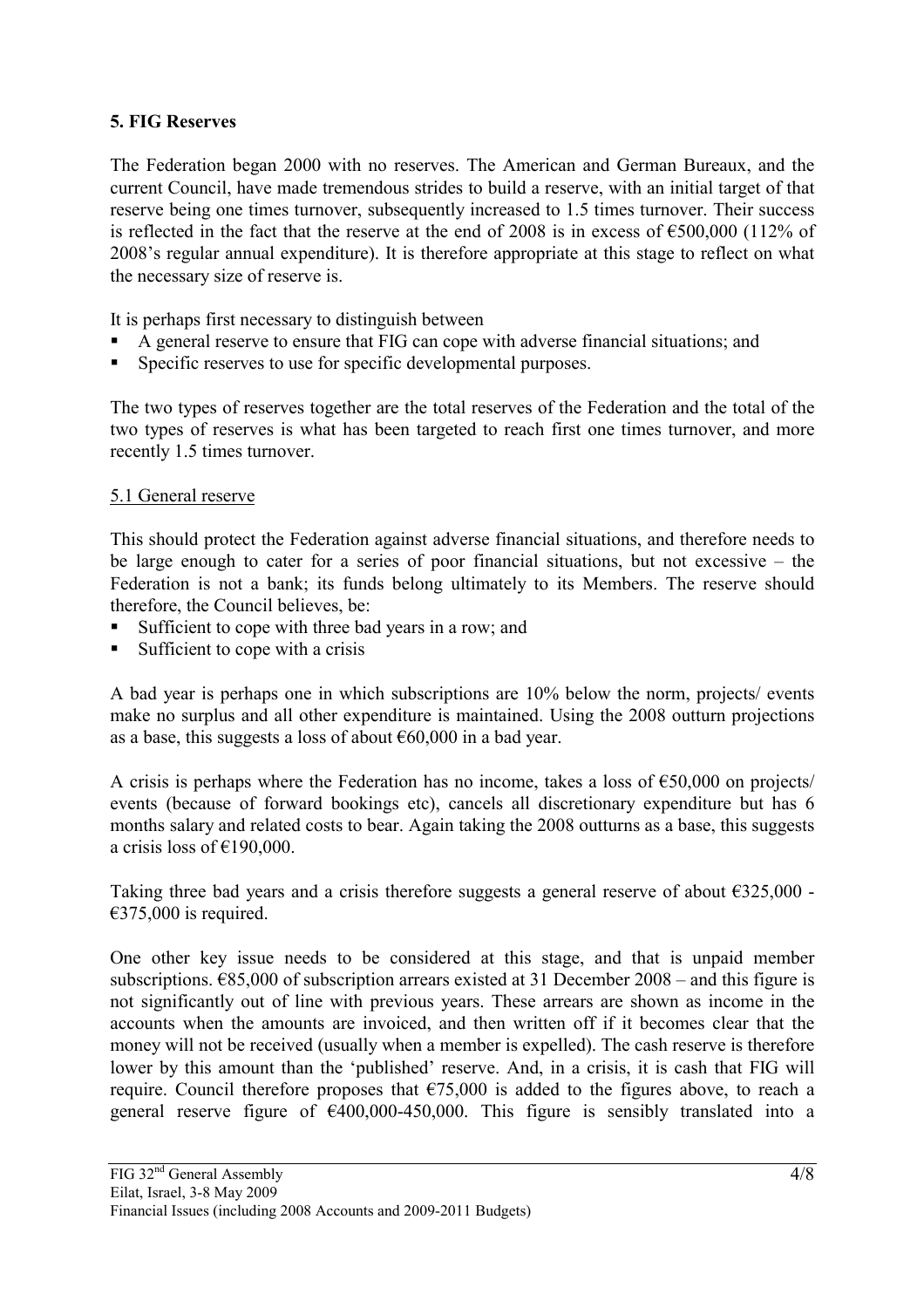percentage of FIG's regular annual expenditure. It equates to a range of 90-100% of regular annual expenditure.

Council proposes that, if the general reserve looks as though it will rise above 100% of regular annual expenditure, the Council will need to provide the General Assembly with an explanation of particular developmental activities for which it will be setting aside reserve. If the reserve looks as though it will fall below 90% of regular annual expenditure, the Council will have to explain what steps it is taking to protect the financial security of the Federation.

Council proposes that the allowable range of the general reserve should be reviewed on a twoyearly basis, and adjusted as necessary to take account of developments in the Federation's income and expenditure profiles. This would be done as part of each new Council's workplan, and at the mid-point review of the workplan.

#### 5.2 Specific reserves

There may be specific activities for which the Federation wishes to hold a reserve. These might include:

- Planned development of the Federation;
- Planned development of FIG Office infrastructure:
- Support for specific Commissions/ groups of surveyors.

There may also be surpluses from particular events, such as those organised by Commissions, which the Council decides to hold for specific purposes (perhaps related to plans of the Commission in question).

It is therefore appropriate to earmark specific funds in specific reserves for specific activities. The balance sheet presented to the General Assembly would show the specific reserves for different purposes, but the Council would have authority (reporting to the General Assembly) to move money between different reserves (for instance, if money was held for a particular event which did not occur, the Council could decide to move the money in the reserve to be held for a different purpose).

If the reserve came from a Commission event, the expectation would be that the money was held by the Federation for use as the Commission saw fit.

#### **6. Investments**

The Federation must take care of its reserves, given that they are in place to protect the financial stability of the Federation. All investments of the reserves will therefore be in low risk investments. In the current financial climate, this means that reserves will be held in cashbased investments in a stable currency, and within limits of guarantees by relevant Governments. This policy will be reviewed as and when the current financial instability in the global economy ends.

All of the Federation's investments are currently held in bank deposit accounts, predominantly in Danish Kroner. Almost all of them are all fully guaranteed by the Danish Government until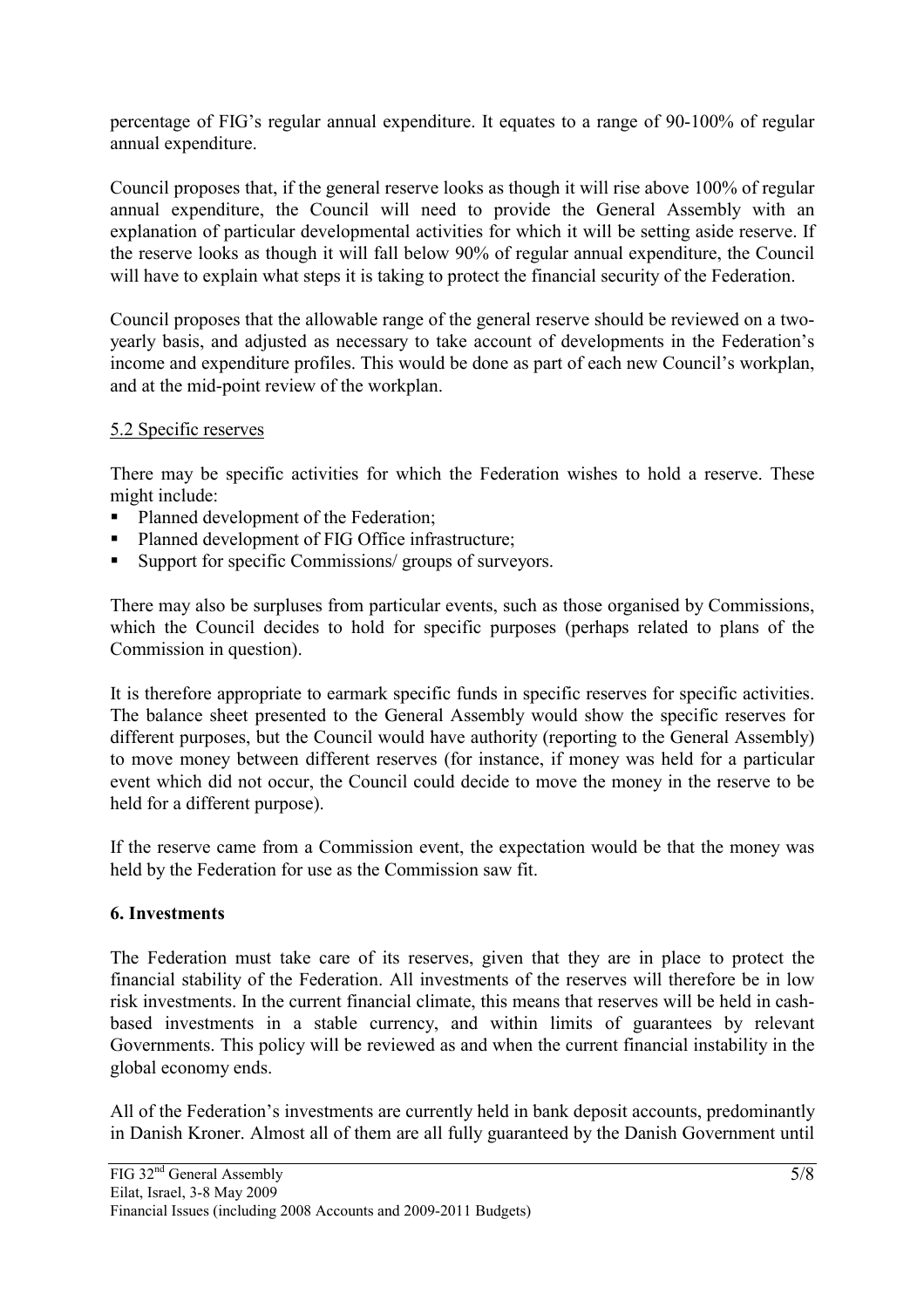the end of 2010. Council intends that they will continue to be invested in Governmentguaranteed, cash-based investments. The one amount of money not fully Governmentguaranteed is a sum of DKK 20,000 ( $\epsilon$ 2,800) which was required guaranteed deposit capital to enable FIG to obtain higher interest rates on some of its investments.

At this stage, again given the financial uncertainty, the Federation will generally hold monies in the currencies in which they are received and with due regard to the currencies in which expenditure will be made. This means that the bulk of monies received (which are in euro) will be retained in euro, with conversion to Danish Kroner as necessary to make payments. The Danish Government is ensuring *de facto* that the Kroner tracks the euro, so the risk of significant loss for FIG through the euro-Kroner exchange rate is limited. FIG will not seek to use currency conversion as a tool to increase surpluses, but will seek to avoid significant losses through holding reserves in inappropriate currencies.

## **7. Subscriptions 2010 and 2011**

| Year | Per capita fee                             | <b>Minimum</b> fee | <b>Maximum</b> fee   |
|------|--------------------------------------------|--------------------|----------------------|
| 2009 | 4.18 $\epsilon$ per member up to a         | <b>200 EUR</b>     | 136 per cent of the  |
|      | maximum of 4,000 members.                  |                    | fee payable by an    |
|      | Member associations<br>from                |                    | association<br>with  |
|      | countries listed by the World Bank         |                    | 4,000 members        |
|      | as low-income economies<br>$\alpha$        |                    |                      |
|      | lower-middle-income economies              |                    |                      |
|      | shall pay 2.09 $\epsilon$ per member up to |                    |                      |
|      | a maximum of 4,000 members.                |                    |                      |
| 2010 | 4.30 $\in$ per member up to a              | <b>200 EUR</b>     | 139 per cent of the  |
|      | maximum of 4,000 members                   |                    | fee payable by an    |
|      | Member associations<br>from                |                    | association<br>with  |
|      | countries listed by the World Bank         |                    | 4,000 members (5440) |
|      | as low-income economies<br>$\alpha$        |                    | members).            |
|      | lower-middle-income economies              |                    |                      |
|      | shall pay 2.15 $\epsilon$ member up to a   |                    |                      |
|      | maximum of 4,000 members.                  |                    |                      |

The 2008 General Assembly approved membership fees for 2010 as follows:

On consideration of the table above, and in light of comments by a number of (small and large) Member Associations, the Council proposes two structural changes:

- To fix the sliding maximum scale for subscriptions at 5,500 members from 2010;
- To reduce the minimum number of members used in calculating the subscription to 20, and the minimum annual subscription to  $\epsilon$ 50 (whichever of the two figures is the greater). This is to address particular concerns raised by some African countries.

In addition, the Council has reflected on the size of the FIG reserve, and the current financial situation. Council believes that the finances of the Federation are healthy enough to freeze 2010 subscriptions at 2009 levels. Recognising the impacts of the current economic situation on all members, Council therefore proposes that the General Assembly amend the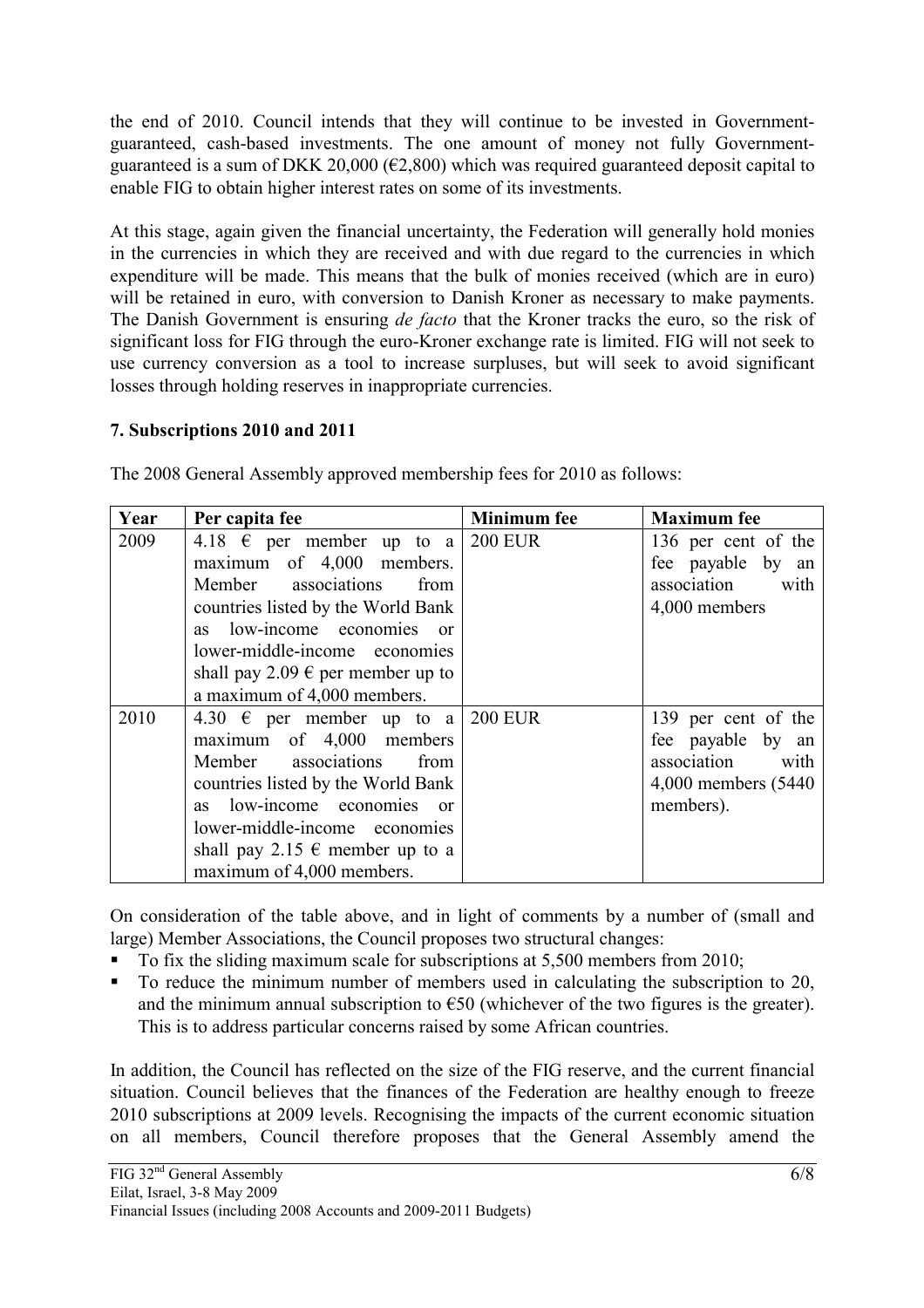subscription rates for member associations for 2010, and sets 2011 subscriptions as in the table below:

| Year | Per capita fee                                | <b>Minimum</b> fee | <b>Maximum</b> fee  |
|------|-----------------------------------------------|--------------------|---------------------|
| 2009 | 4.18 $\epsilon$ per member up to a            | <b>200 EUR</b>     | 136 per cent of the |
|      | maximum of 4,000 members.                     |                    | fee payable by an   |
|      | Member associations<br>from                   |                    | association<br>with |
|      | countries listed by the World Bank            |                    | 4,000 members       |
|      | low-income economies or<br>as                 |                    |                     |
|      | lower-middle-income economies                 |                    |                     |
|      | shall pay 2.09 $\epsilon$ per member up to    |                    |                     |
|      | a maximum of 4,000 members.                   |                    |                     |
| 2010 | 4.18 $\epsilon$ per member up to a            | 20 members or 50   | 5,500 members       |
|      | maximum of 5,500 members.                     | EUR (whichever is  | $(22,290$ EUR)      |
|      | Member<br>associations<br>from                | greater)           |                     |
|      | countries listed by the World Bank            |                    |                     |
|      | low-income economies<br>as<br>$\alpha$        |                    |                     |
|      | lower-middle-income economies                 |                    |                     |
|      | shall pay 2.09 $\epsilon$ per member up to    |                    |                     |
|      | a maximum of 5,500 members.                   |                    |                     |
| 2011 | 4.30 $\epsilon$ per member up to a            | 20 members or 50   | 5,500 members       |
|      | maximum of 5,500 members                      | EUR (whichever is  | $(23,560$ EUR)      |
|      | Member<br>associations<br>from                | greater)           |                     |
|      | countries listed by the World Bank            |                    |                     |
|      | low-income economies<br><b>as</b><br>$\alpha$ |                    |                     |
|      | lower-middle-income economies                 |                    |                     |
|      | shall pay 2.15 $\epsilon$ member up to a      |                    |                     |
|      | maximum of 5,500 members.                     |                    |                     |

The Council intends to follow the same principle of freezing 2010 subscriptions at 2009 levels when setting subscription levels for other categories of members.

# **8. Budgets 2009, 2010 and 2011**

The budgets for these years are shown at Annex 20C, using the same reporting format as the template at Annex 20B. A range of notes to the budgets explain particular figures. Two specific overriding issues should also be borne in mind by the General Assembly:

- As always, we can make predictions about surpluses from events, but factors may arise which affect these; and
- The potential risk around subscriptions in the current economic situation could reduce the subscription income.

Annex 20C also indicates a number of areas Council considers appropriate for specific reserves to be held. These are:

• Commission reserves (recognising that the surpluses on some commission events should be held separately, for discussion with the Commissions involved as to appropriate ways to use the surpluses to develop the Commissions' and Federation's work).